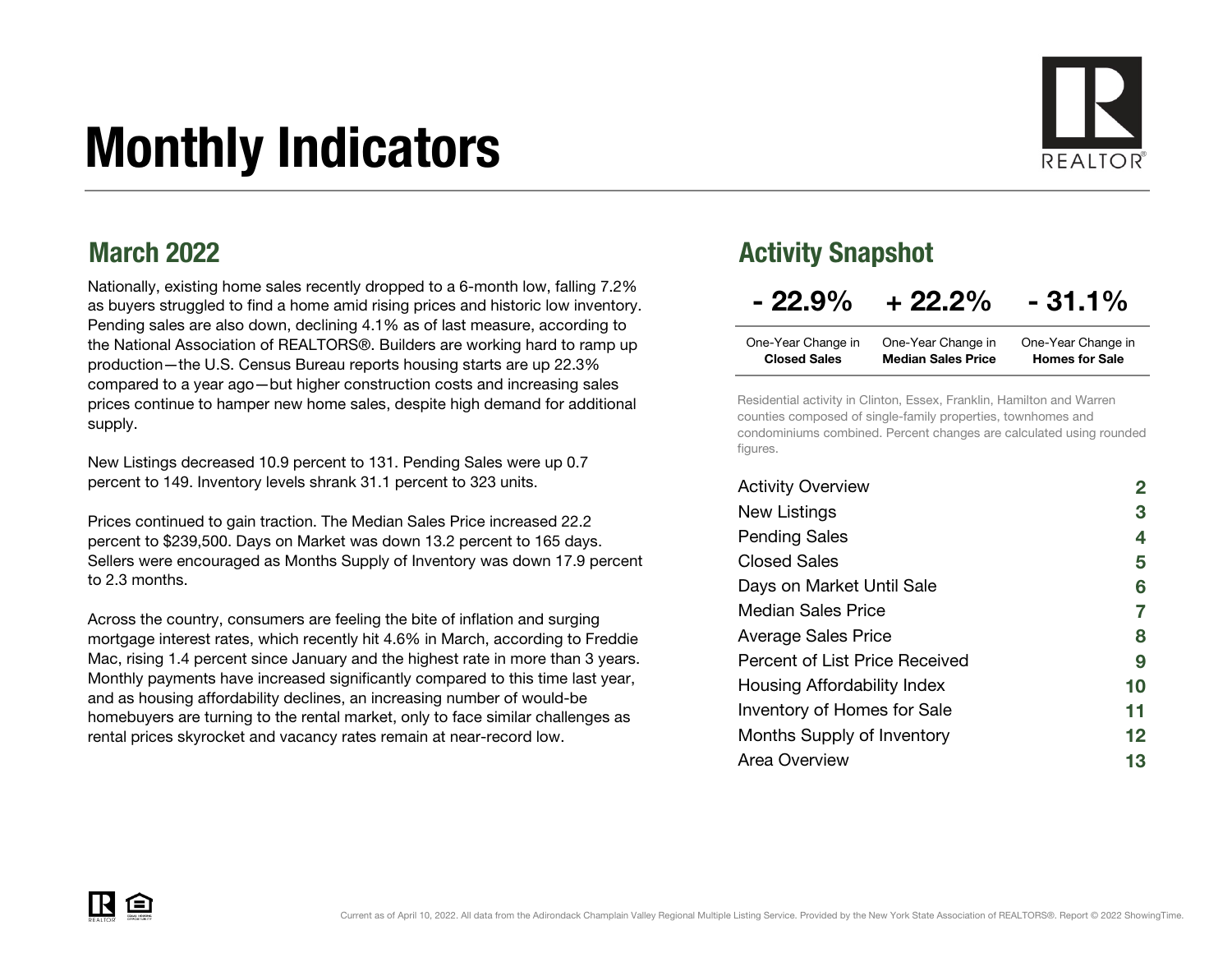# Activity Overview

Key metrics by report month and for year-to-date (YTD) starting from the first of the year.



| <b>Key Metrics</b>                 | <b>Historical Sparkbars</b>              | 3-2021    | 3-2022    | Percent Change |                | <b>YTD 2021 YTD 2022</b> | Percent Change |
|------------------------------------|------------------------------------------|-----------|-----------|----------------|----------------|--------------------------|----------------|
| <b>New Listings</b>                | 3-2019<br>3-2020<br>3-2022<br>3-2021     | 147       | 131       | $-10.9%$       | 330            | 295                      | $-10.6%$       |
| <b>Pending Sales</b>               | 3-2019<br>$3 - 2020$<br>$3 - 202$        | 148       | 149       | $+0.7%$        | 397            | 338                      | $-14.9%$       |
| <b>Closed Sales</b>                | 3-2019<br>$3 - 2020$<br>3-2021<br>3-2022 | 131       | 101       | $-22.9%$       | 360            | 292                      | $-18.9%$       |
| <b>Days on Market</b>              | 3-2019<br>3-2020<br>3-2021               | 190       | 165       | $-13.2%$       | 176            | 151                      | $-14.2%$       |
| <b>Median Sales Price</b>          | 3-2019<br>3-2020<br>3-2021<br>3-2022     | \$195,944 | \$239,500 | $+22.2%$       | \$188,500      | \$191,400                | $+1.5%$        |
| <b>Avg. Sales Price</b>            | 3-2019<br>3-2020<br>3-2021<br>3-2022     | \$390,703 | \$346,761 | $-11.2%$       | \$318,574      | \$315,569                | $-0.9%$        |
| <b>Pct. of List Price Received</b> | 3-2019<br>3-2020<br>3-2021<br>3-2022     | 96.4%     | 95.9%     | $-0.5%$        | 96.2%          | 96.4%                    | $+0.2%$        |
| <b>Affordability Index</b>         | $3 - 2020$<br>3-2019<br>3-2021<br>3-2022 | 189       | 159       | $-15.9%$       | 196            | 198                      | $+1.0%$        |
| <b>Homes for Sale</b>              | 3-2019<br>3-2020<br>3-2021<br>3-2022     | 469       | 323       | $-31.1%$       | $\overline{a}$ |                          |                |
| <b>Months Supply</b>               | 3-2019<br>3-2020<br>3-2021<br>3-2022     | 2.8       | 2.3       | $-17.9%$       |                |                          |                |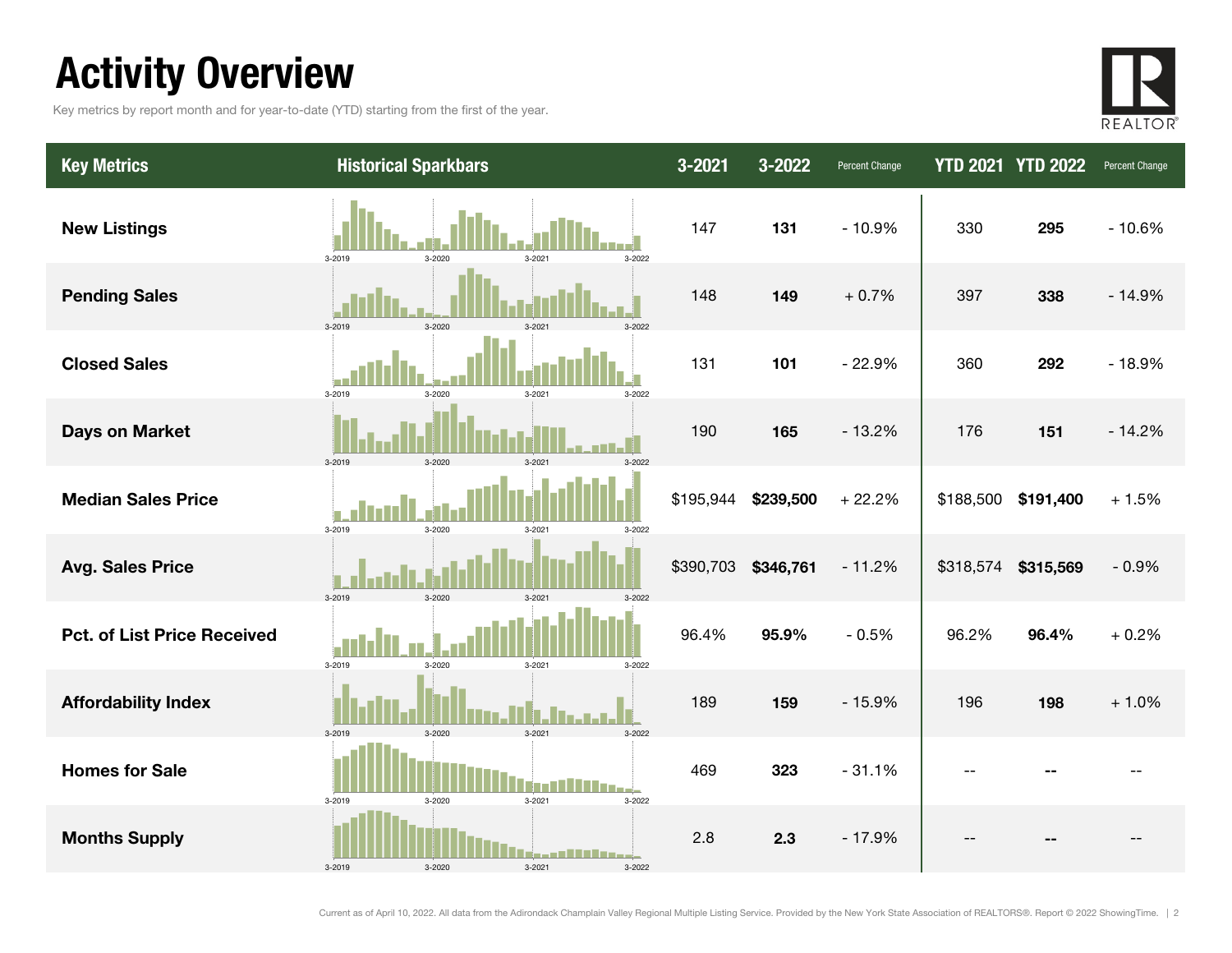# New Listings

A count of the properties that have been newly listed on the market in a given month.





| <b>New Listings</b> |     | <b>Prior Year</b> | <b>Percent Change</b> |
|---------------------|-----|-------------------|-----------------------|
| April 2021          | 153 | 80                | $+91.3%$              |
| May 2021            | 218 | 198               | $+10.1%$              |
| June 2021           | 238 | 282               | $-15.6%$              |
| <b>July 2021</b>    | 223 | 243               | $-8.2\%$              |
| August 2021         | 211 | 268               | $-21.3%$              |
| September 2021      | 180 | 223               | $-19.3%$              |
| October 2021        | 154 | 196               | $-21.4%$              |
| November 2021       | 89  | 146               | $-39.0\%$             |
| December 2021       | 90  | 83                | $+8.4%$               |
| January 2022        | 83  | 103               | $-19.4%$              |
| February 2022       | 81  | 80                | $+1.3%$               |
| <b>March 2022</b>   | 131 | 147               | $-10.9\%$             |
| 12-Month Avg        | 154 | 171               | $-9.9%$               |

#### Historical New Listings by Month

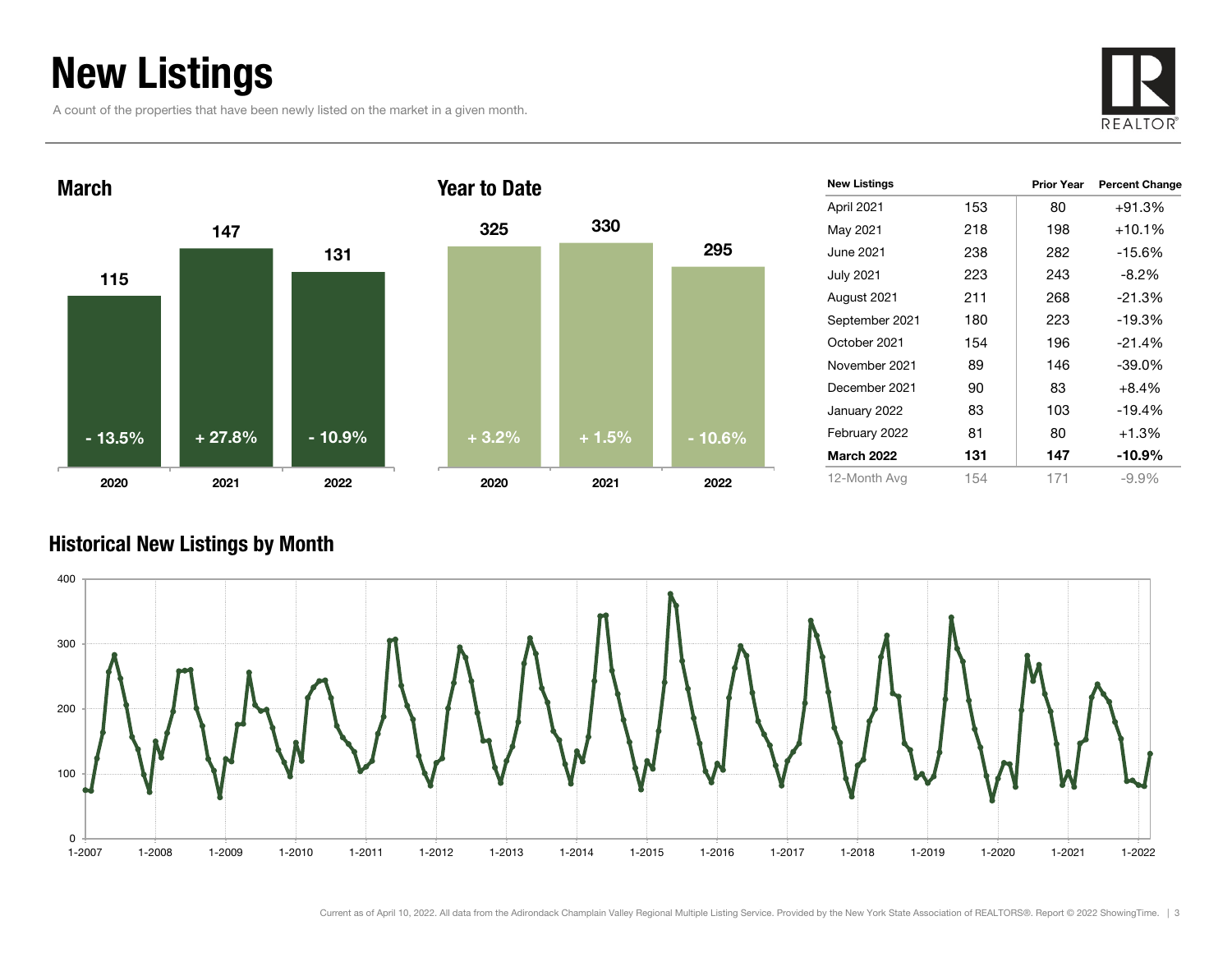### Pending Sales

A count of the properties on which offers have been accepted in a given month.







| <b>Pending Sales</b> |     | <b>Prior Year</b> | <b>Percent Change</b> |
|----------------------|-----|-------------------|-----------------------|
| April 2021           | 141 | 72                | $+95.8%$              |
| May 2021             | 150 | 151               | $-0.7%$               |
| June 2021            | 174 | 231               | $-24.7%$              |
| July 2021            | 161 | 257               | $-37.4%$              |
| August 2021          | 199 | 233               | $-14.6\%$             |
| September 2021       | 170 | 216               | $-21.3%$              |
| October 2021         | 123 | 189               | $-34.9%$              |
| November 2021        | 107 | 131               | $-18.3%$              |
| December 2021        | 87  | 110               | $-20.9%$              |
| January 2022         | 107 | 133               | $-19.5%$              |
| February 2022        | 82  | 116               | $-29.3%$              |
| <b>March 2022</b>    | 149 | 148               | $+0.7%$               |
| 12-Month Avg         | 138 | 166               | $-16.9%$              |

#### Historical Pending Sales by Month

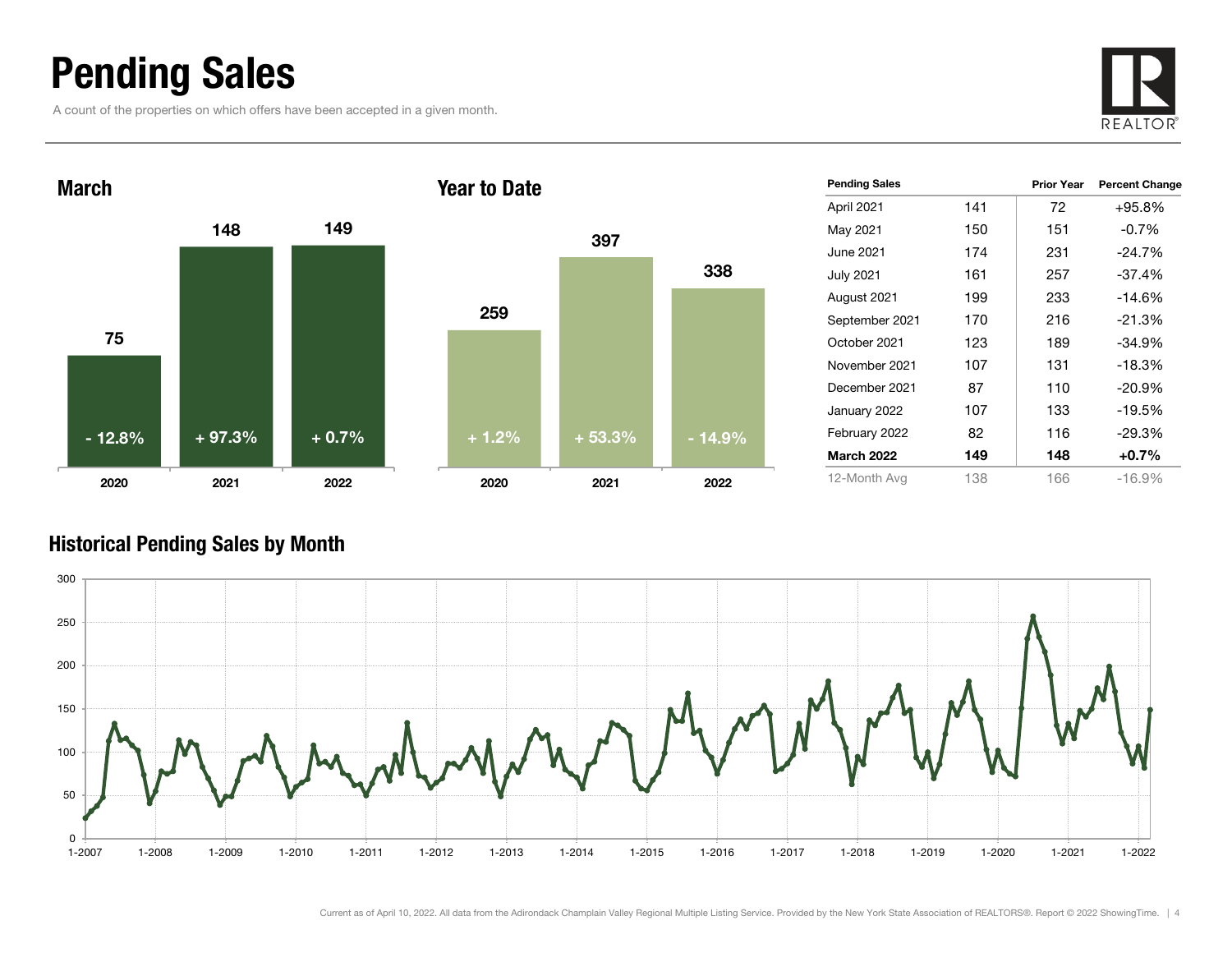### Closed Sales

A count of the actual sales that closed in a given month.





| <b>Closed Sales</b> |     | Prior Year | <b>Percent Change</b> |
|---------------------|-----|------------|-----------------------|
| April 2021          | 141 | 81         | $+74.1%$              |
| May 2021            | 135 | 97         | $+39.2\%$             |
| June 2021           | 161 | 100        | $+61.0%$              |
| <b>July 2021</b>    | 151 | 160        | $-5.6\%$              |
| August 2021         | 154 | 173        | $-11.0%$              |
| September 2021      | 191 | 229        | $-16.6%$              |
| October 2021        | 164 | 222        | $-26.1%$              |
| November 2021       | 177 | 189        | -6.3%                 |
| December 2021       | 144 | 216        | $-33.3%$              |
| January 2022        | 113 | 114        | $-0.9\%$              |
| February 2022       | 78  | 115        | $-32.2%$              |
| <b>March 2022</b>   | 101 | 131        | $-22.9%$              |
| 12-Month Avg        | 143 | 152        | $-5.9\%$              |

#### Historical Closed Sales by Month

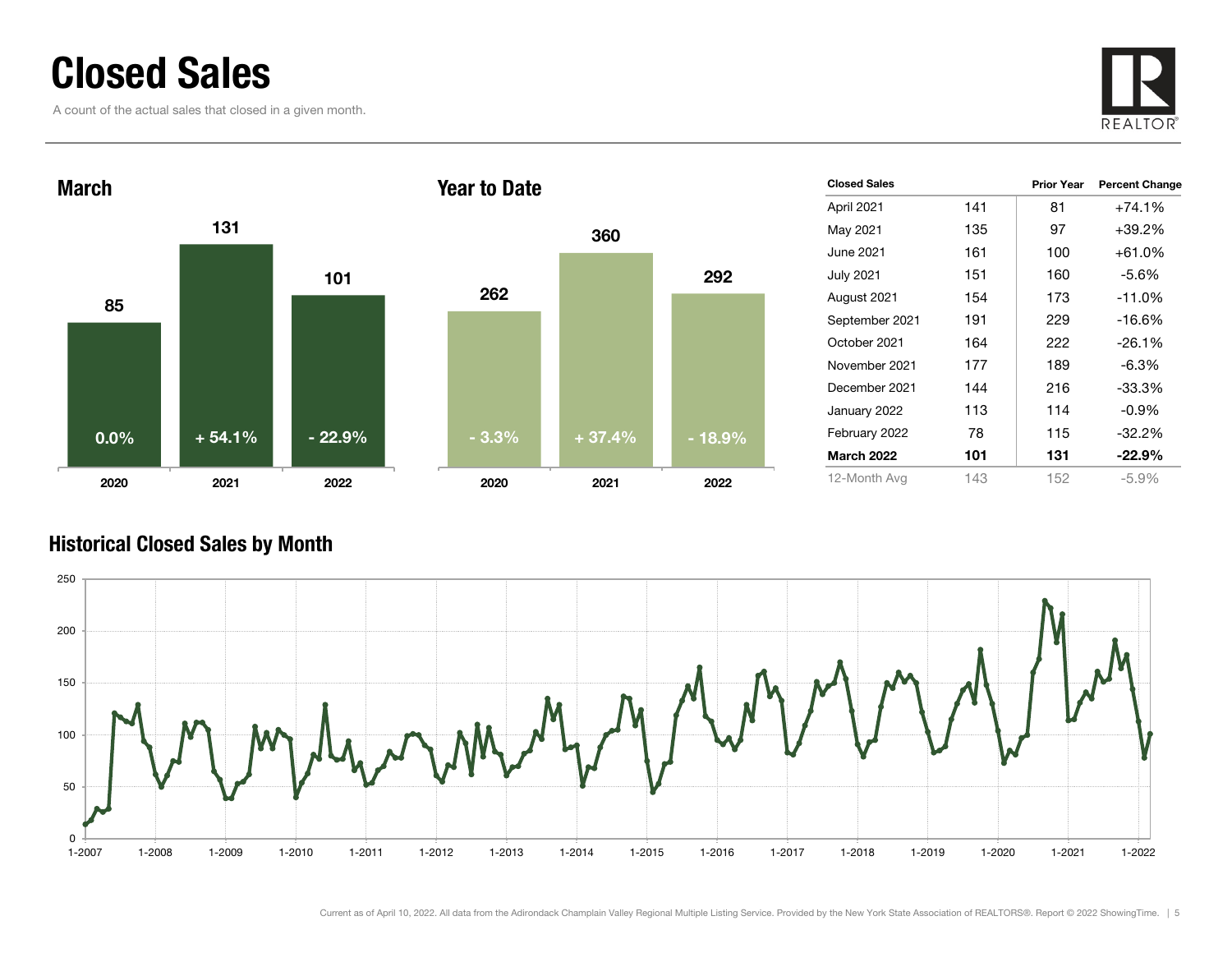# Days on Market Until Sale

Average number of days between when a property is listed and when an offer is accepted in a given month.





| Days on Market    |     | <b>Prior Year</b> | <b>Percent Change</b> |
|-------------------|-----|-------------------|-----------------------|
| April 2021        | 188 | 227               | $-17.2%$              |
| May 2021          | 185 | 247               | $-25.1%$              |
| June 2021         | 185 | 199               | $-7.0\%$              |
| <b>July 2021</b>  | 132 | 216               | $-38.9%$              |
| August 2021       | 139 | 179               | $-22.3%$              |
| September 2021    | 125 | 179               | $-30.2%$              |
| October 2021      | 139 | 167               | $-16.8%$              |
| November 2021     | 142 | 182               | $-22.0%$              |
| December 2021     | 145 | 160               | $-9.4%$               |
| January 2022      | 133 | 176               | $-24.4%$              |
| February 2022     | 159 | 161               | $-1.2%$               |
| <b>March 2022</b> | 165 | 190               | $-13.2%$              |
| 12-Month Avg*     | 152 | 185               | $-17.8%$              |

\* Average Days on Market of all properties from April 2021 through March 2022. This is not the average of the individual figures above.



#### Historical Days on Market Until Sale by Month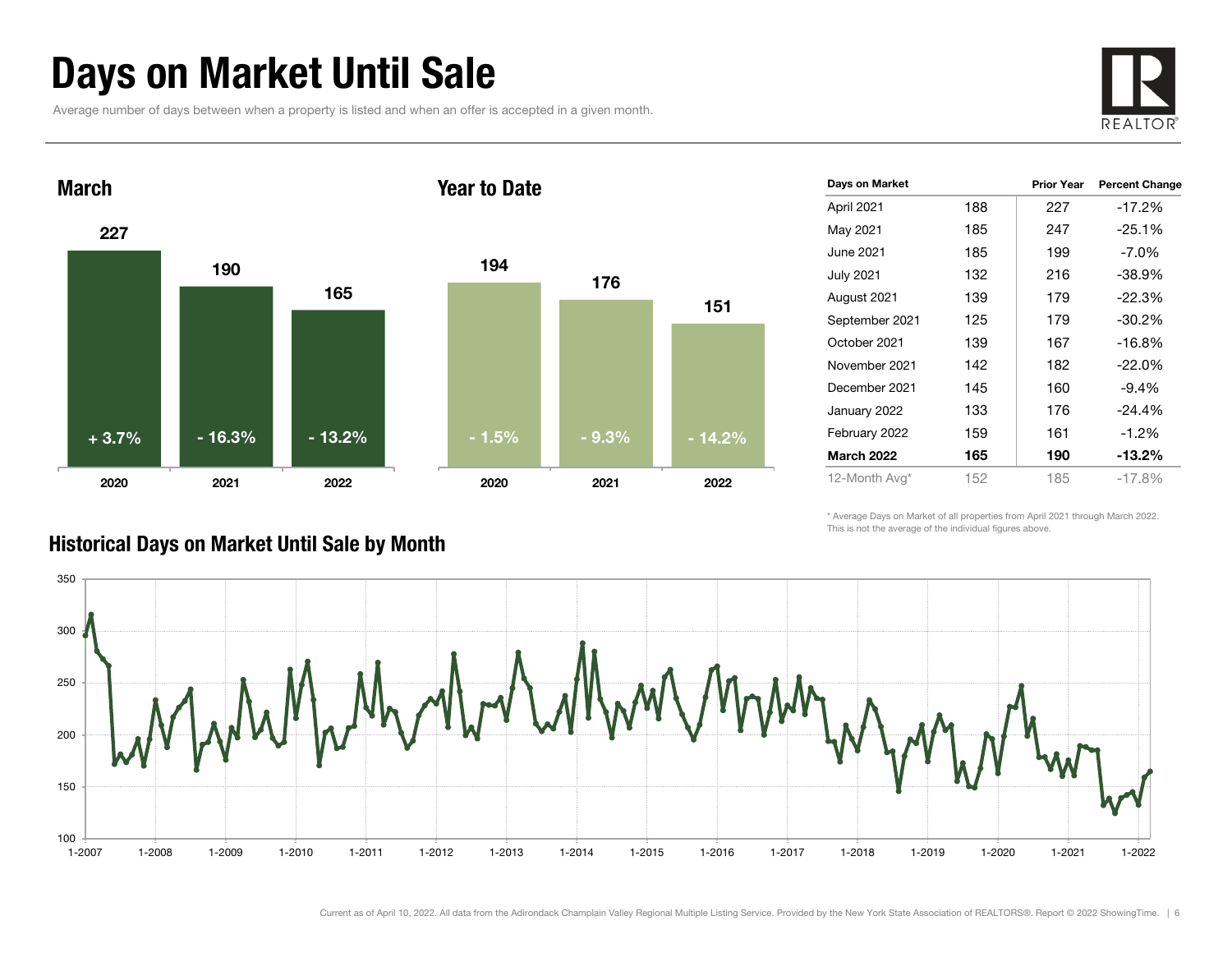### Median Sales Price

Point at which half of the sales sold for more and half sold for less, not accounting for seller concessions, in a given month.



March

#### Year to Date



| <b>Median Sales Price</b> |           | <b>Prior Year</b> | <b>Percent Change</b> |
|---------------------------|-----------|-------------------|-----------------------|
| April 2021                | \$223,500 | \$165,000         | +35.5%                |
| May 2021                  | \$190,000 | \$150,000         | $+26.7%$              |
| June 2021                 | \$200,000 | \$155,000         | $+29.0\%$             |
| <b>July 2021</b>          | \$215,000 | \$197,450         | $+8.9\%$              |
| August 2021               | \$227,000 | \$200,000         | $+13.5%$              |
| September 2021            | \$210,000 | \$205,000         | $+2.4%$               |
| October 2021              | \$224,250 | \$209,000         | $+7.3%$               |
| November 2021             | \$208,750 | \$229,000         | $-8.8\%$              |
| December 2021             | \$227,500 | \$195,750         | +16.2%                |
| January 2022              | \$172,500 | \$196,763         | $-12.3%$              |
| February 2022             | \$200,000 | \$182,000         | $+9.9%$               |
| <b>March 2022</b>         | \$239,500 | \$195,944         | +22.2%                |
| 12-Month Med*             | \$210,000 | \$195,000         | $+7.7\%$              |

\* Median Sales Price of all properties from April 2021 through March 2022. This is not the average of the individual figures above.



#### Historical Median Sales Price by Month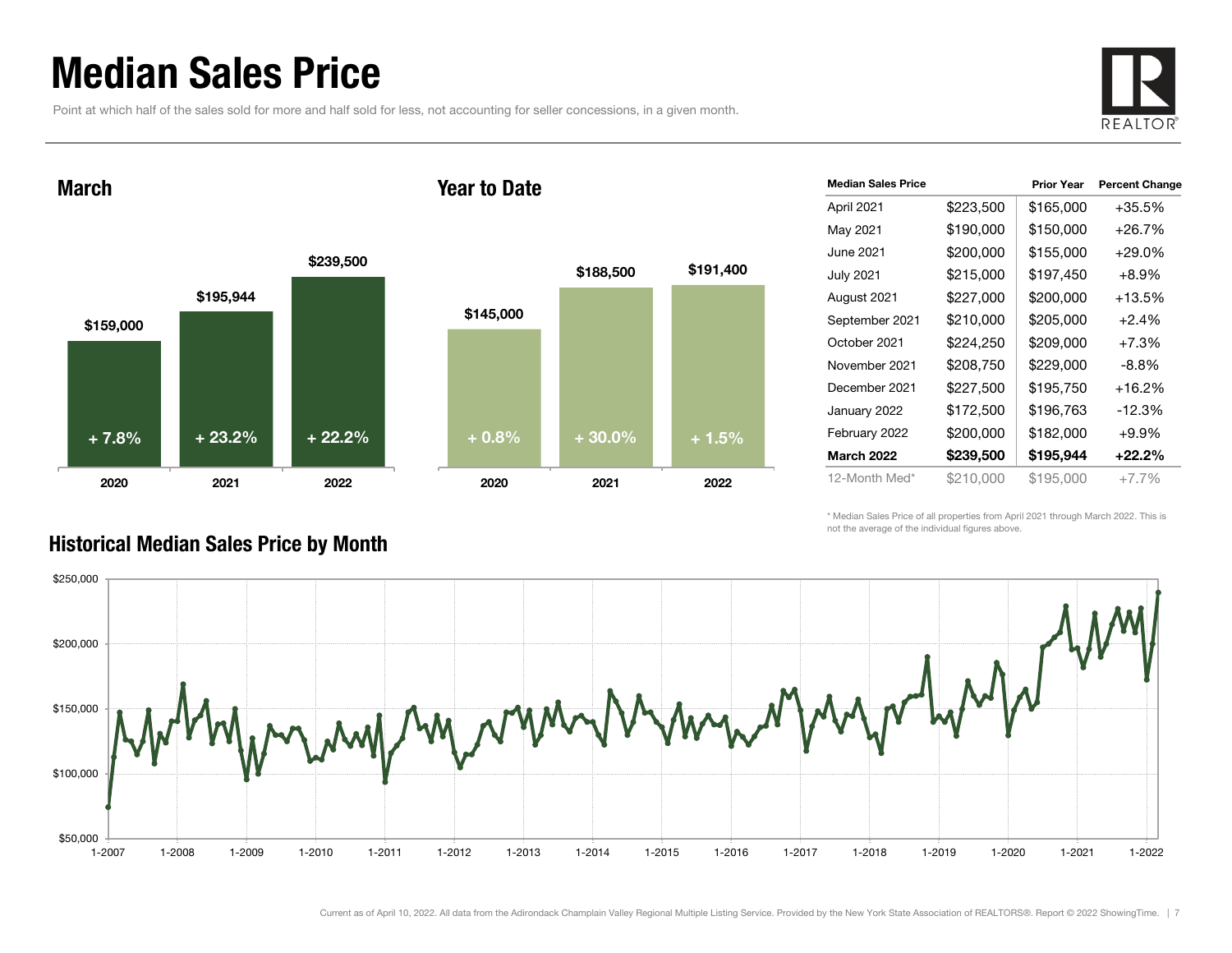### Average Sales Price

Average sales price for all closed sales, not accounting for seller concessions, in a given month.



March

#### Year to Date



| Avg. Sales Price  |           | <b>Prior Year</b> | <b>Percent Change</b> |
|-------------------|-----------|-------------------|-----------------------|
| April 2021        | \$306,355 | \$249,439         | $+22.8%$              |
| May 2021          | \$290,795 | \$280,419         | $+3.7%$               |
| June 2021         | \$286,738 | \$236,529         | $+21.2%$              |
| <b>July 2021</b>  | \$268,753 | \$288,833         | $-7.0\%$              |
| August 2021       | \$329,106 | \$310,838         | $+5.9%$               |
| September 2021    | \$330,599 | \$270,187         | $+22.4%$              |
| October 2021      | \$381,061 | \$342,931         | $+11.1%$              |
| November 2021     | \$329,141 | \$343,744         | $-4.2\%$              |
| December 2021     | \$309,048 | \$289,480         | $+6.8%$               |
| January 2022      | \$264,155 | \$282,917         | $-6.6%$               |
| February 2022     | \$349,843 | \$271,137         | $+29.0%$              |
| <b>March 2022</b> | \$346,761 | \$390,703         | -11.2%                |
| 12-Month Avg*     | \$316,080 | \$301,673         | $+4.8%$               |

\* Avg. Sales Price of all properties from April 2021 through March 2022. This is not the average of the individual figures above.



#### Historical Average Sales Price by Month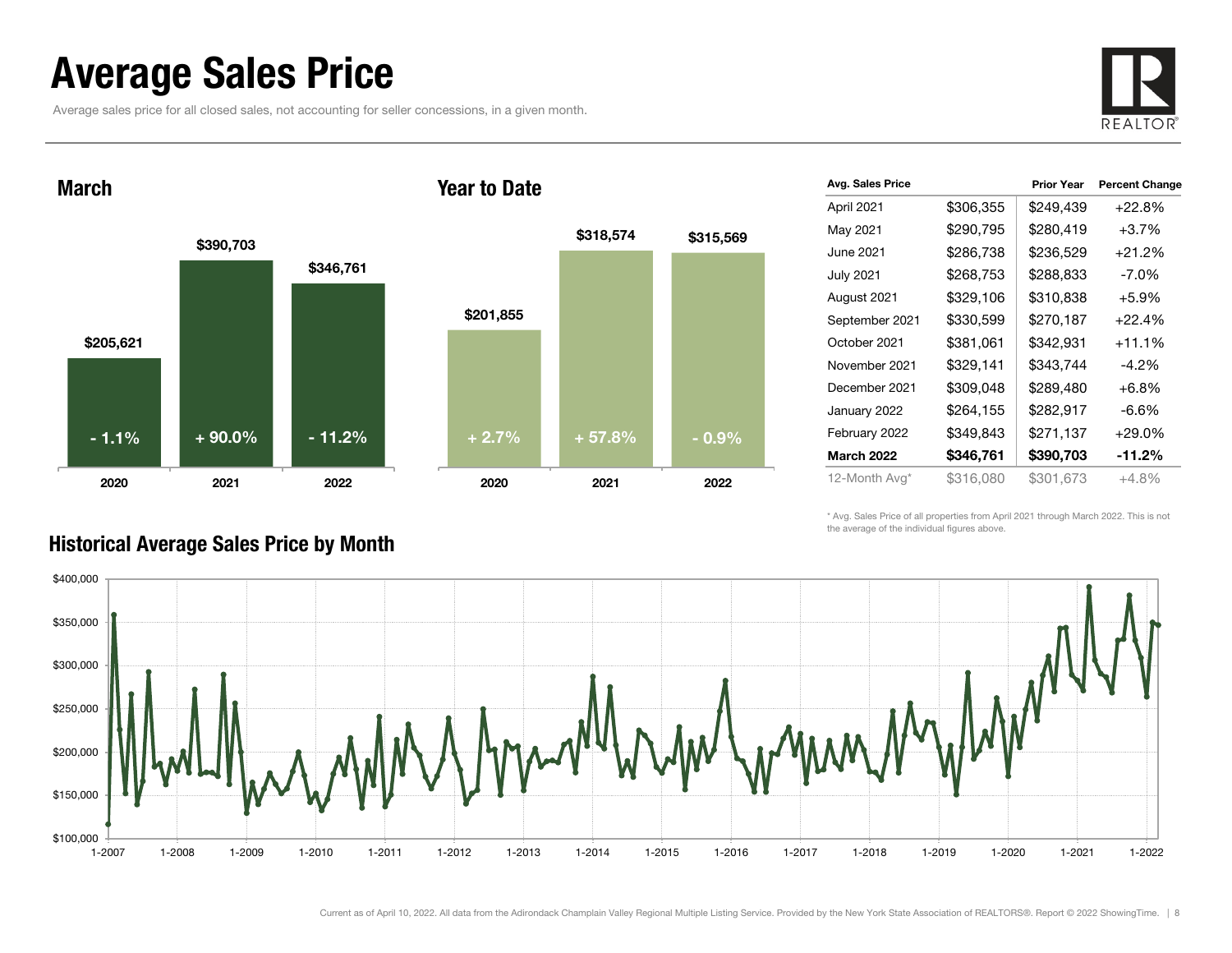### Percent of List Price Received

Percentage found when dividing a property's sales price by its most recent list price, then taking the average for all properties sold in a given month, not accounting for seller concessions.



94.9% 96.4% 95.9% 2020 2021 2022 March94.0% 96.2% 96.4% 2020 2021 2022 Year to Date+ 1.4% $\%$  + 1.6% - 0.5% + 1.2% + 2.3% + 0.2%

|       |                             | <b>Percent Change</b> |
|-------|-----------------------------|-----------------------|
| 96.7% | 93.3%                       | $+3.6%$               |
| 95.8% | 93.9%                       | $+2.0%$               |
| 97.1% | 94.0%                       | $+3.3%$               |
| 96.4% | 94.7%                       | $+1.8%$               |
| 97.6% | 95.6%                       | $+2.1%$               |
| 97.6% | 95.6%                       | $+2.1%$               |
| 96.7% | 96.2%                       | $+0.5%$               |
| 96.3% | 95.6%                       | $+0.7%$               |
| 96.6% | 96.3%                       | $+0.3%$               |
| 96.3% | 96.6%                       | $-0.3\%$              |
| 97.2% | 95.6%                       | $+1.7%$               |
| 95.9% | 96.4%                       | $-0.5\%$              |
| 96.7% | 95.5%                       | $+1.3%$               |
|       | Pct. of List Price Received | <b>Prior Year</b>     |

\* Average Pct. of List Price Received for all properties from April 2021 through March 2022. This is not the average of the individual figures above.



#### Historical Percent of List Price Received by Month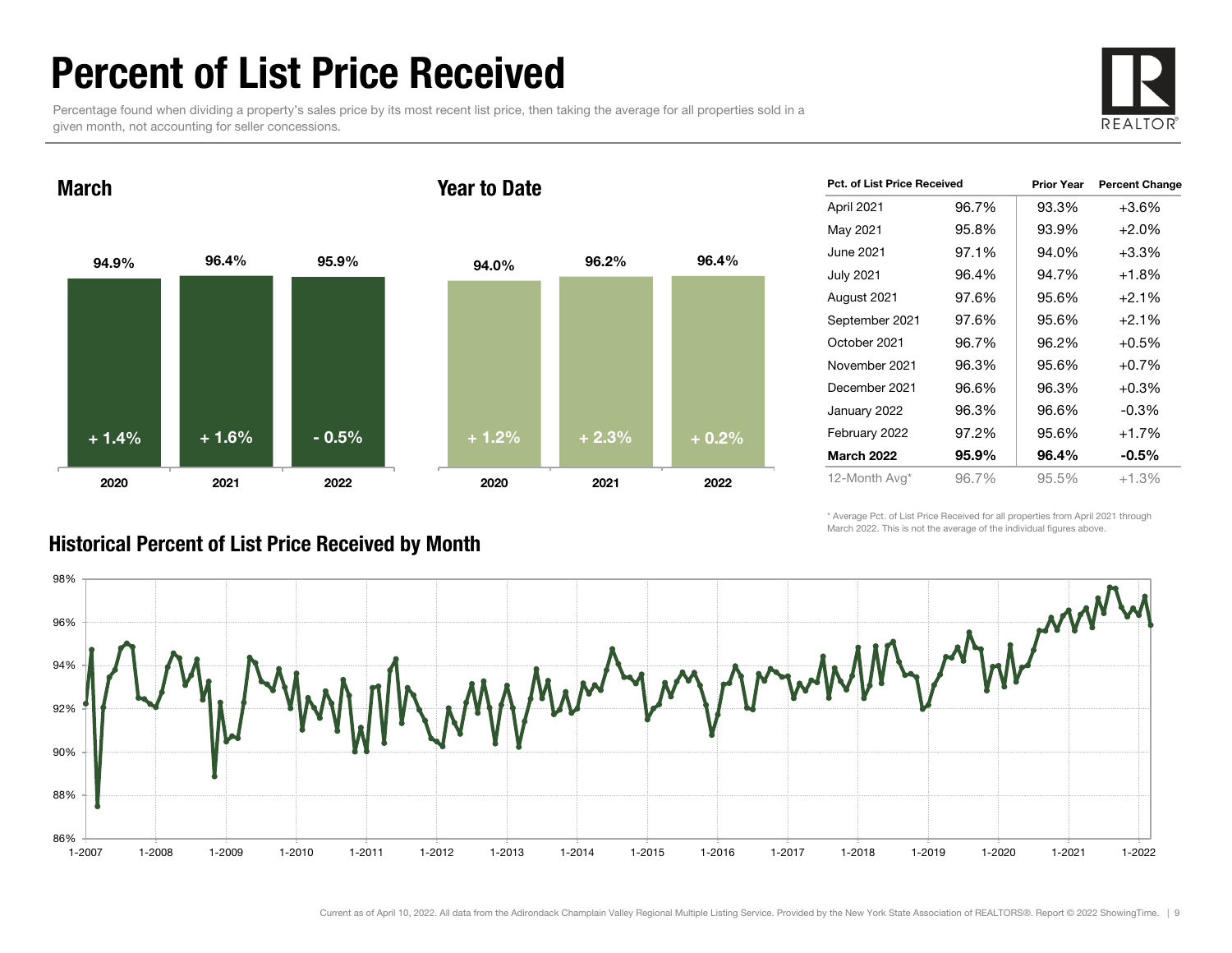# Housing Affordability Index

This index measures housing affordability for the region. For example, an index of 120 means the median household income is 120% of what is necessary to qualify for the median-priced home under prevailing interest rates. A higher number means greater affordability.





| <b>Affordability Index</b> |     | <b>Prior Year</b> | <b>Percent Change</b> |
|----------------------------|-----|-------------------|-----------------------|
| April 2021                 | 166 | 222               | $-25.2\%$             |
| May 2021                   | 197 | 246               | $-19.9%$              |
| June 2021                  | 187 | 240               | $-22.1%$              |
| <b>July 2021</b>           | 176 | 191               | $-7.9\%$              |
| August 2021                | 166 | 190               | $-12.6%$              |
| September 2021             | 180 | 186               | $-3.2%$               |
| October 2021               | 168 | 183               | $-8.2\%$              |
| November 2021              | 181 | 168               | $+7.7%$               |
| December 2021              | 167 | 199               | $-16.1%$              |
| January 2022               | 220 | 196               | $+12.2%$              |
| February 2022              | 190 | 210               | -9.5%                 |
| <b>March 2022</b>          | 159 | 189               | $-15.9\%$             |
| 12-Month Avg               | 180 | 202               | $-10.9%$              |

#### Historical Housing Affordability Index by Mont h

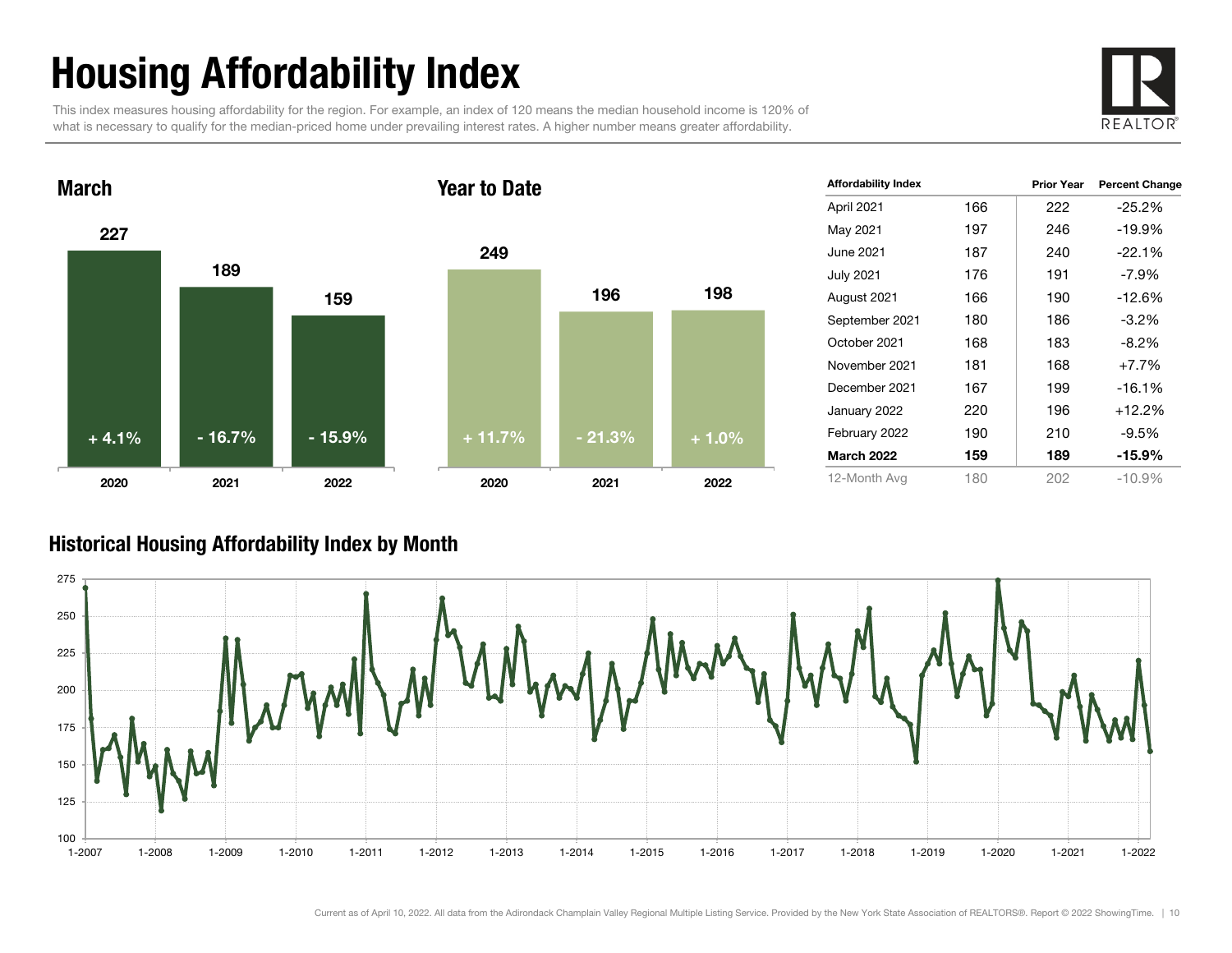### Inventory of Homes for Sale

The number of properties available for sale in active status at the end of a given month.





#### Historical Inventory of Homes for Sale by Month

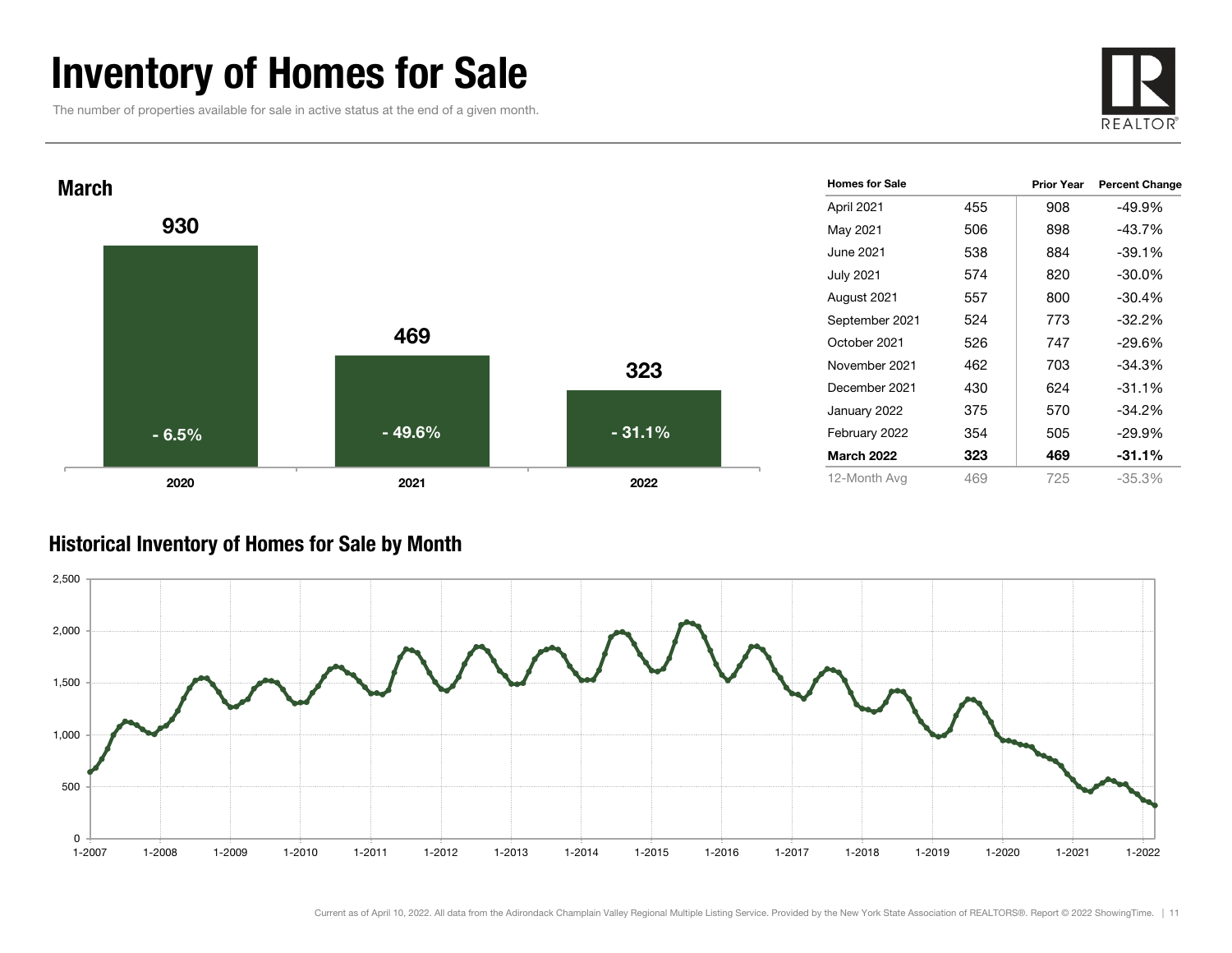# Months Supply of Inventory

The inventory of homes for sale at the end of a given month, divided by the average monthly pending sales from the last 12 months.





#### Historical Months Supply of Inventory by Month